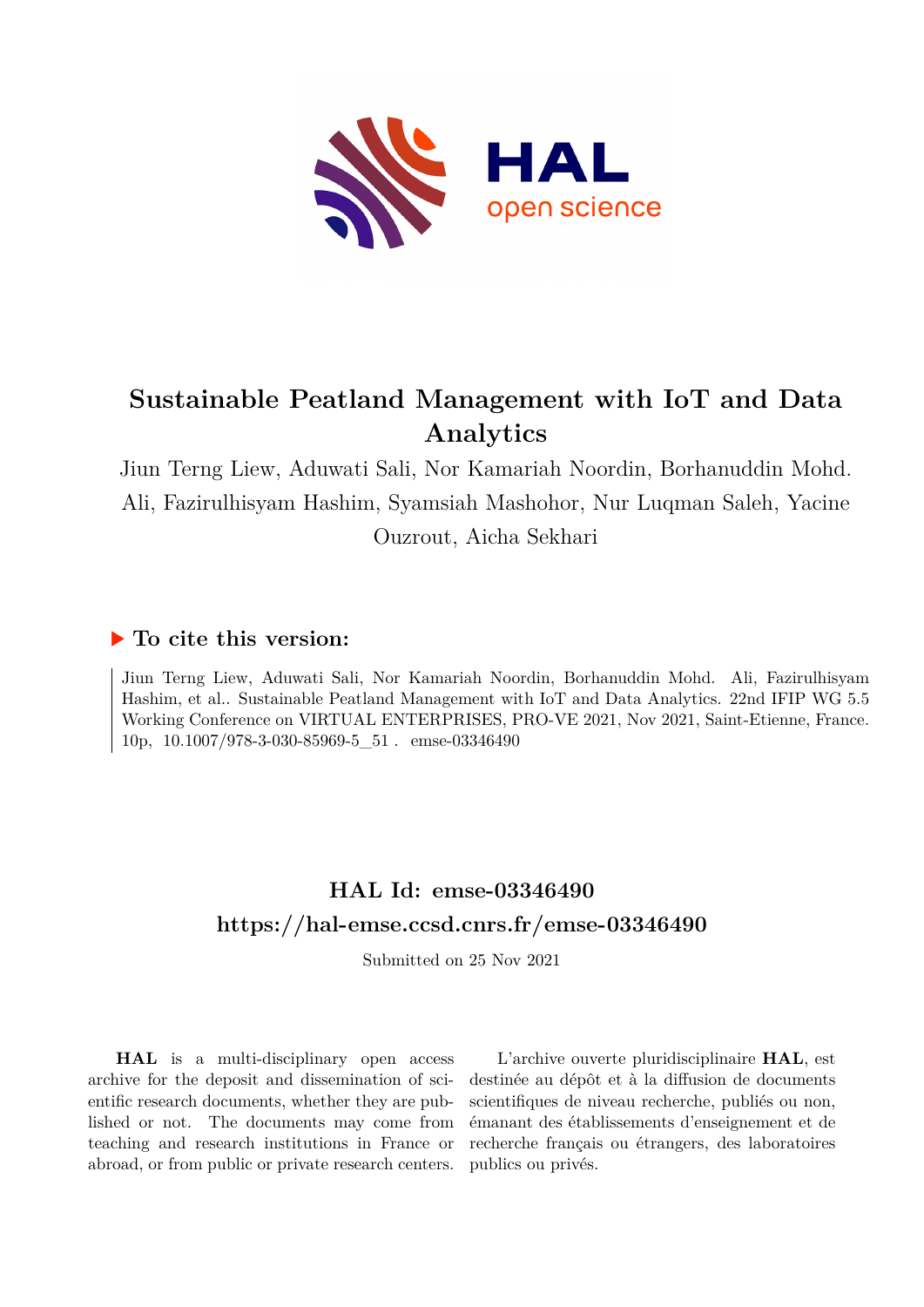Liew J.T. et al. (2021) Sustainable Peatland Management with IoT and Data Analytics. In: Camarinha-Matos L.M., Boucher X., Afsarmanesh H. (eds) Smart and Sustainable Collaborative Networks 4.0. PRO-VE 2021. IFIP Advances in Information and Communication Technology, vol 629. Springer, Cham. https://doi.org/10.1007/978-3- 030-85969-5\_51

## **Sustainable Peatland Management with IoT and Data Analytics**

Jiun Terng Liew<sup>1</sup>, Aduwati Sali<sup>1</sup>, Nor Kamariah Noordin<sup>1</sup>, Borhanuddin Mohd. Ali<sup>1</sup>, Fazirulhisyam Hashim<sup>1</sup>, Syamsiah Mashohor<sup>1</sup>, Nur Luqman Saleh<sup>1</sup>, Yacine Ouzrout<sup>2</sup> and Aicha Sekhari<sup>2</sup>

<sup>1</sup> Wireless and Photonic Networks Research Centre of Excellence (WiPNET), Faculty of Engineering, UPM, Malaysia <sup>2</sup> Université Lumière Lyon 2, 86 Rue Pasteur, 69007 Lyon, France {liewjt, aduwati, nknordin, borhan, fazirul, syamsiah, nurluqmansaleh}@upm.edu.my {yacine.ouzrout, aicha.sekhari}@univ-lyon2.fr

**Abstract.** Peatland is important to rural communities' livelihood due to its potential for aquaculture and agriculture. Nonetheless, human activities such as slash-and-burn can greatly increase forest fire risk, which can release a great amount of greenhouse gases and carbon dioxide into the atmosphere. To sustainably manage and restore peatlands, the Internet of Things (IoT) system can incorporate with Cyber-Physical System (CPS) for peatland management. In this study, an IoT system is deployed in the peatland to monitor the ground water level (GWL) and upload it to the server for the machine learning (ML) process. The trend of GWL will be modelled, and the CPS using the developed ML model will control the peatland rewatering process. As a result, the peatland condition can be monitored in real-time, and the risk of forest fire can be mitigated through rewatering automation before the GWL drops to a critical level.

**Keywords:** Machine learning, peatland, sustainable, IoT, CPS.

### **1 Introduction**

#### **1.1 Backgrounds**

Peatland is the accumulation of partially decayed organic materials due to the waterlogged soils causing the anaerobic condition, where the rate of organic matter production exceeds the decomposition rate [1]. As a result, the peatland is a gigantic pool of carbon storage and habitat for many natural wildlife [2]. Peatland is also very important for water management as it can hold water equivalent to 20 times its own weight. Tropical peatland is commonly found in South-East Asia region, covering around 23.6 million hectares which represents 56 per cent of the global tropical peatland.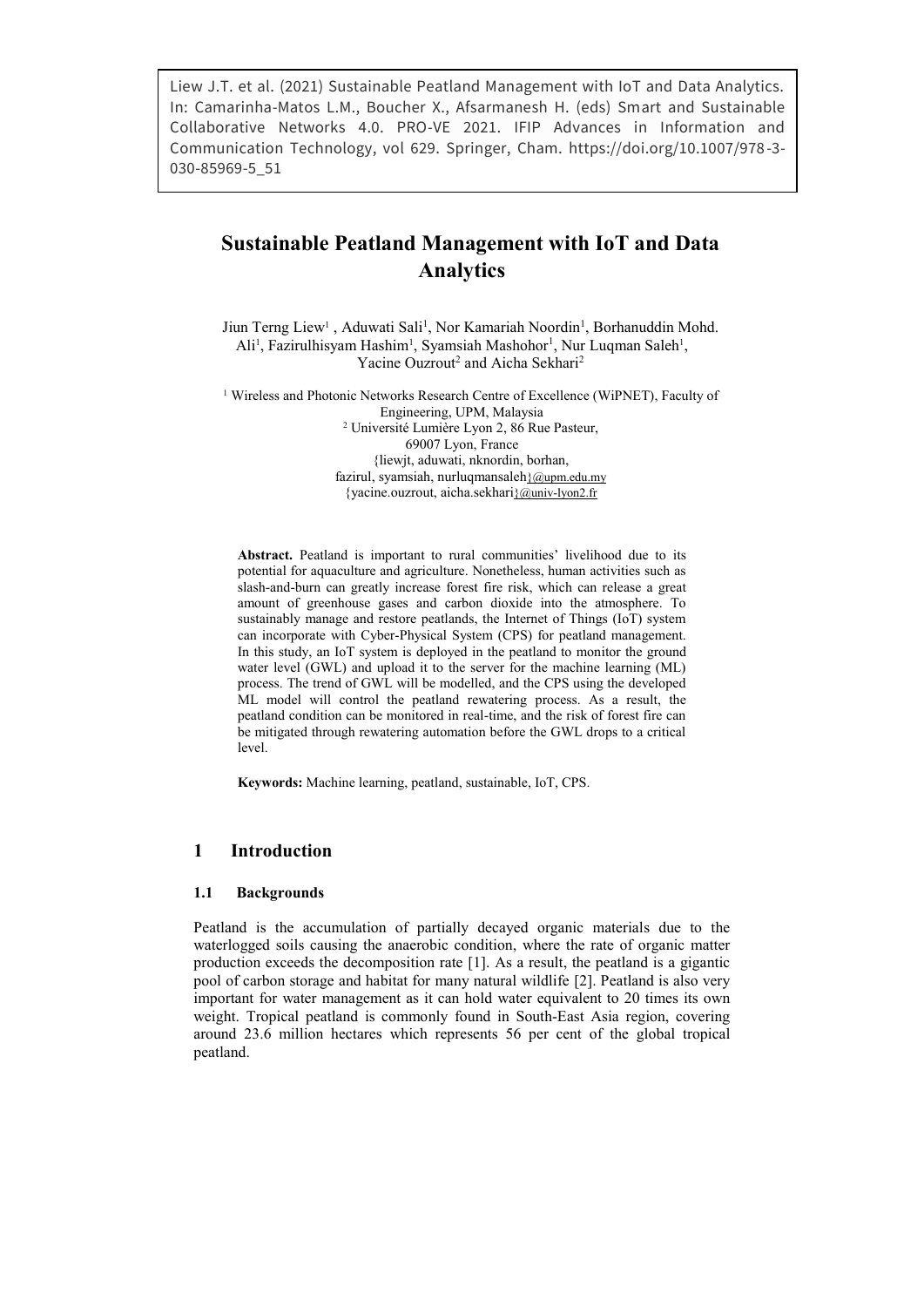For rural communities, peatland is the key to their livelihood due to its potential of aquaculture, agriculture, collection and utilization of forest products. As a result, deforestation rate of peatland reached almost 4 percent per annum, which is comparatively higher than other forest type [3]. Timber extraction using drainage method often damage the forest with poor recovery and depleted conditions [4]. Furthermore, large scale agriculture development for rice plantation involving slashand-burn has driven the peat swamp forest loss and leaves the areas susceptible to annual forest fires.

Overall, overexploitation has severely harmed the peatland and increased the risk of forest fire. To make the matter worst, peatlands are the most critical terrestrial carbon sink of the world. The carbon is stored mainly in the peat form and peatlands plays an important role in regulation of climate by absorbing great amounts of carbon dioxide  $(CO_2)$ . Forest fires in peatland not only release the  $CO_2$  into the atmosphere, but also two other greenhouse gases, namely methane  $(CH_4)$  and nitrous oxide  $(N_2O)$ . Therefore, effective method of peatland forest fires management is key to sustainable environment and climate change mitigation.

In this work, a collaborative Internet of Things (IoT) and Cyber-physical System (CPS) system is proposed for sustainable peatland management. IoT system is deployed in the peatland to collect real-time in-situ data to replace the conventional data collection method involving labor-intensive measurement by professional. Data collected by the IoT system is uploaded to the server for data analytic process. The data analytic process helps to predict the trend of Ground Water Level (GWL), which is key to determine the risk of forest risk. Based on the risk projected, CPS conduct the hydrological management using automated water pump facilities. Consequently, the GWL of peatland can be sustainably managed and preventing the occurrence of peatland forest fire.

#### **1.2 Related Works**

Hydrological management is a proven-effective method in ensuring the peatland ecosystem sustainability and preventing natural fires. During dry season, forest fire is more likely to happen if the GWL of the area is low. Hence, to maintain a high GWL – reduced risk of major fire, blocking of drainage ditches in peatland forest can be conducted. While fires caused by slash-and-burn cannot be exterminated through water management, high GWL can mitigate the spreading of forest fires. For high fire risk areas, rewatering process can be employed by pumping water from nearby rivers and lakes, to ensure the GWL is not more than 20cm below the surface [5].

Wireless Sensor Network (WSN) or the more advanced IoT network have demonstrated both their flexibility and capability in handling various applications such as fleet management, localization, and healthcare [6, 7, 8]. Similarly, CPS has displayed great potential in industrial automation, where a feedback loop is created and integrated with decision making and appropriate response from actuators [9]. In [10], Intelligent predictive management (IPdM) is proposed to achieve zero-defect manufacturing (ZDM) through data-driven CPS. Similarly, [10] explored the architecture of dynamic manufacturing IoT with real-time data collection. Overall, CPS and IoT has shown promising traits that can be used to help manage the peatland.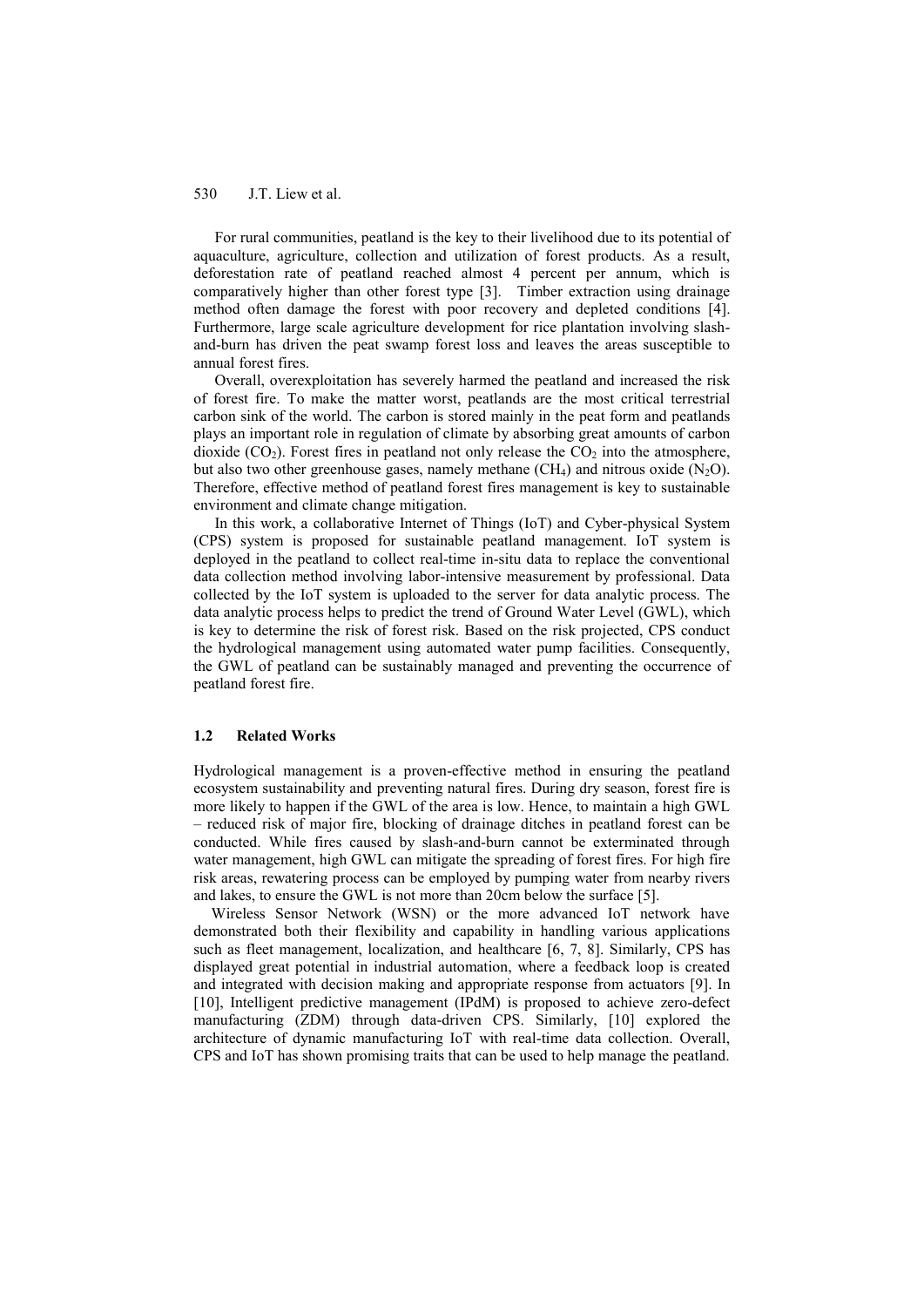Due to the ongoing threat of transboundary haze caused by peatland forest fire, peatland management has received a lot of attention in South-East Asia. In [11], an IoT system with piezometers known as AGROMIST is deployed to collect the peatland data in real-time and help improve the water management. Authors of [12] take on a similar approach and improve system by including local atmospheric data into the analysis. To encourage the involvement of stakeholders in the effort of peatland management, [13] used a LoRa-based IoT network to collect the ground parameters and upload to dashboard that is easily accessible.

To fully harness the potential of IoT along with CPS, the author proposed to incorporate IoT with CPS for the peatland management. In this work, an IoT network using LoRa technology is deployed on site to monitor the condition of the peatland, including ground data and atmospheric data. Collected data are uploaded to the server and undergone data analytic process for GWL prediction. Based on the outcome of data analytic, the CPS consists of peatland water pump room will be controlled to automate the peatland rewatering process. Rewatering process commenced is based on the forest fire risk code detailed by the Global Environment Centre to minimize the chance of fire occurrence.

## **2 Methodology**

In this section, the architecture and working principle of proposed peatland management system is discussed.

#### **2.1 IoT System with CPS**

To aid the peatland management, the condition of peatland must be monitored constantly. As such, an IoT system consist of ground sensor nodes (i.e., piezometer), in-situ weather station and LoRa gateway is deployed. The overall architecture of the IoT system is shown in Fig.1. LoRa communication technology is used for the local sensor nodes' communication due to its low power and low connectivity cost [14]. A reliability test was conducted using the LoRa scanner to verify the packet delivery rate of the network. Subsequently, the spreading factor and data rate of the network are configured for the best performance. At the center of the map, there is an observation tower with the height of approximately 25 meters above ground. Weather station and LoRa gateway are installed near the top of the tower to avoid signal distortion by the peatland bushes and trees (around 2 to 10 meters of height and of various density). LoRa gateway will aggregate all the data collected by the local sensor node, and upload to the cloud server using 4G cellular communication. The cloud server is located at MIMOS Malaysia, which is also responsible for the development of dashboard for collected data. The dashboard is accessible for local stakeholders for peatland monitoring and promote more efficient management process. Weather station installed is used to collect all the in-situ atmospheric data, including all the Fire Danger Rating System (FDRS) parameters (i.e., wind speed, ambient temperature, relative humidity, accumulated precipitation). Both the weather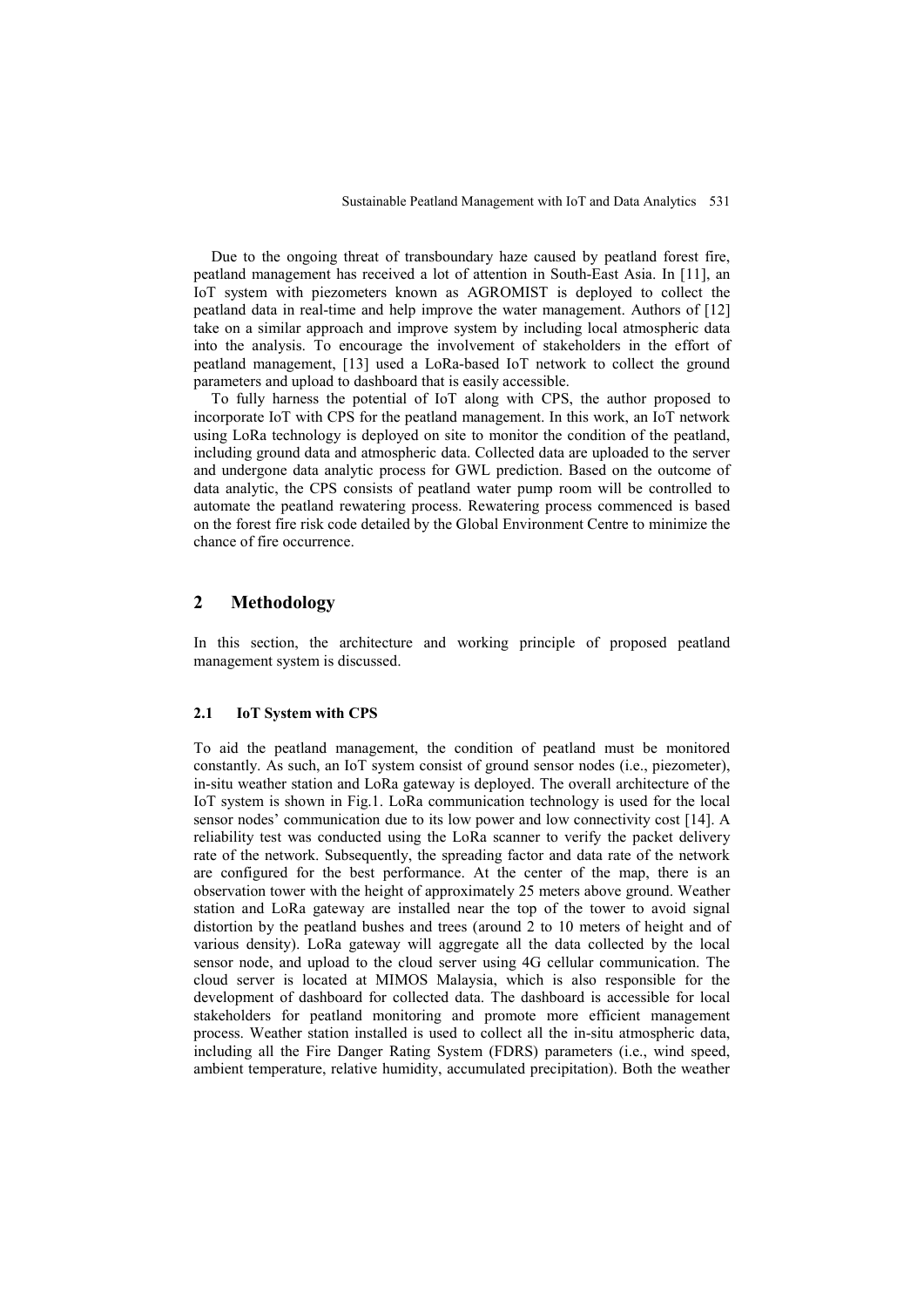



**Fig. 1.** Overall layout plan of the deployed IoT system, with each component highlighted.

Two ground sensor nodes are installed at forest fire prone area suggested by the forest rangers from Selangor State Forestry Department. Ground data, including soil temperature and GWL or water table are monitored by the sensor nodes. These sensor nodes are battery powered and the battery status along with the Signal to Noise Ratio (SINR) and collected ground data are transmitted to the LoRa gateway. The location of sensor node 1 (SN1) and sensor node 2 (SN2) are depicted in the Fig. 1.



**Fig. 2.** Block diagram of IoT and CPS.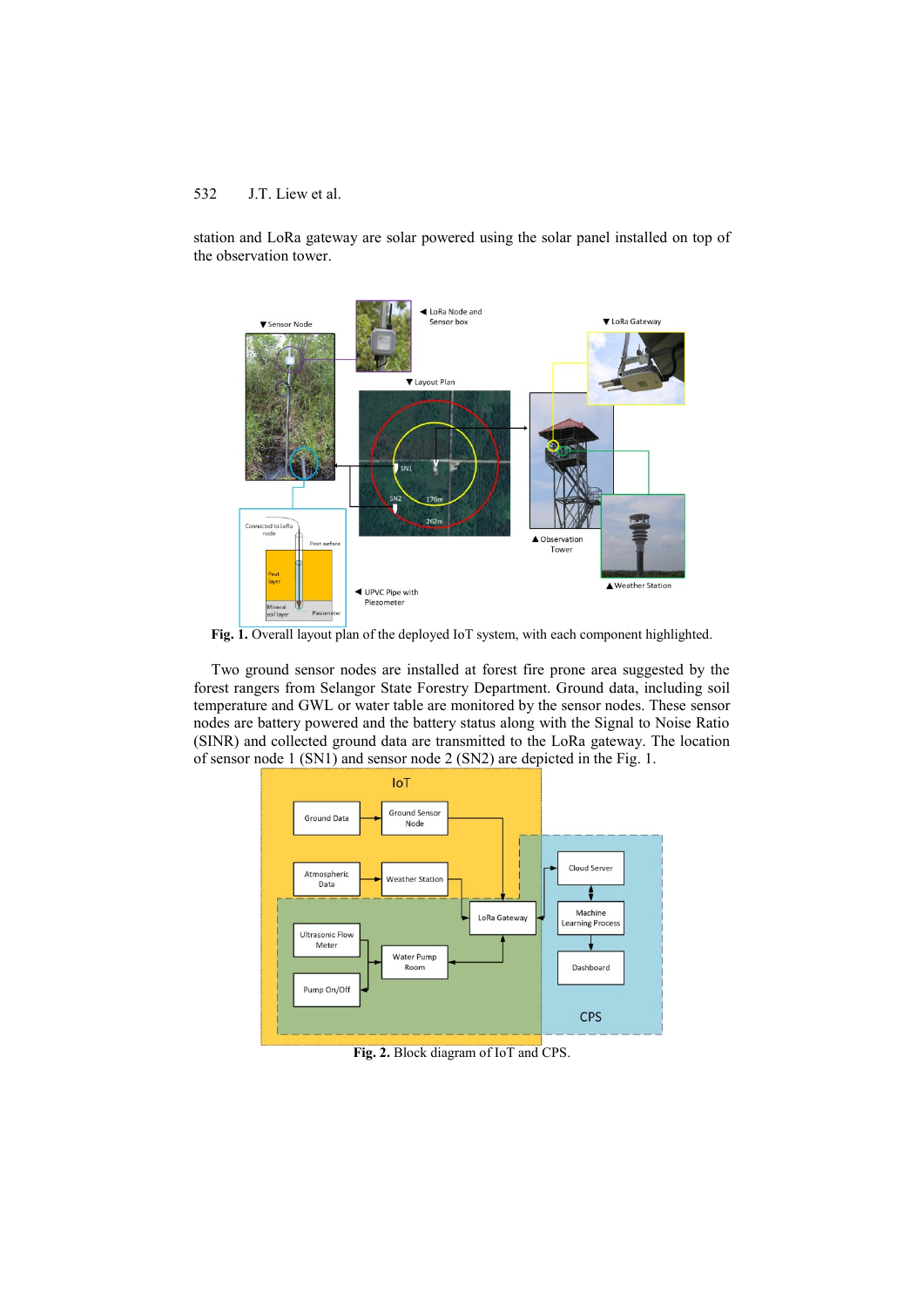For the CPS, the plan is to integrate the water pump room into the IoT system for automated rewatering process. The block diagram of the collaborative IoT and CPS is illustrated in Fig. 2. The direction of the arrow represents the transmission direction of the data. 1-way arrow means the data is transmitted from source to the destination, whilst 2-way arrow means both uplink and downlink process are involved. Water is pumped from the nearby reservoir and distributed to the peatland using systematically installed water pipes. The water pump room is shown in the Fig. 3, where ultrasonic flow sensor is used to monitor the amount of water pumped to the peatland. The water pump room is also powered by solar panel for sustainable power management. Through the combination of cloud-based data analytic, the CPS can collaborate with the IoT system for automated actuating process and open up the possibility to smarter decision-making using external data.



**Fig. 3.** Water pump room and its components.

#### **2.2 Data Analytics**

Efficient peatland management, especially rewatering method is a time-consuming process. It is benefited to commence the rewatering process early before the GWL drops to a critical level. Therefore, a GWL prediction model is developed using machine learning (ML). The complete process of the ML is depicted in Fig. 4. Prior to the training of ML model, the input data are cleaned and pre-processed. Multivariate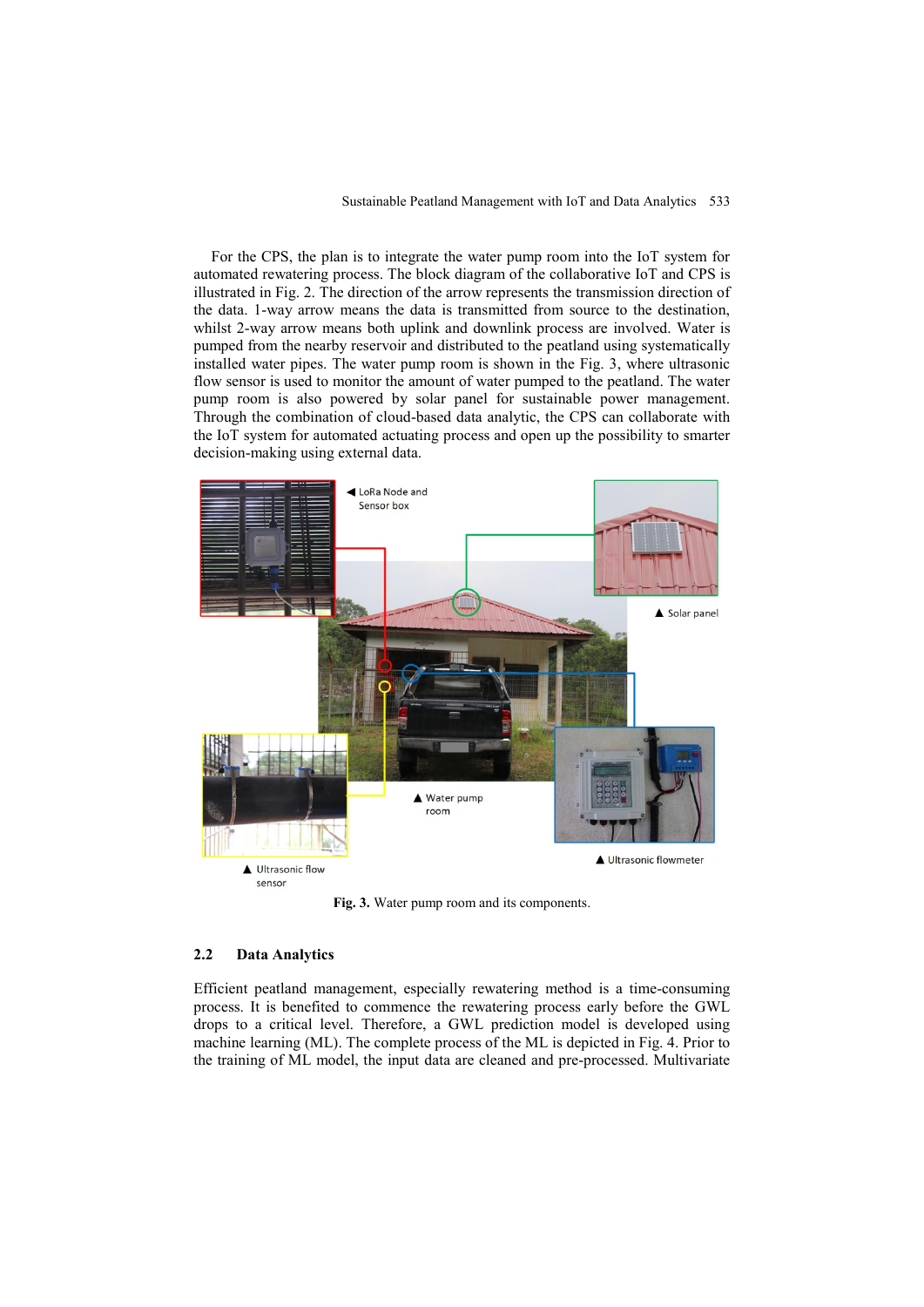regression is used because it encompasses the simultaneous analysis of more than one dependent variable (next-hour SN1 and SN2 GWL, next-day SN1 and SN2 GWL) based on more than one independent variable (FDRS parameters)



**Fig. 4.** Complete procedure of ML in proposed peatland management.

In this ML model, FDRS parameters and GWL detected by SN1 and SN2 are used as training attributes. The label of the ML model will be next hour and next day GWL. Alert system and automated of the water pump room will be based on the projected GWL comparing to the fire risk code. The main objective is to maintain the peatland GWL sustainably and stably at low fire risk according to the fire risk table provided by Global Environment Centre (GEC), tabulated in Table 1. To avoid disruption to the establishing vegetation, the water level will halt after the low fire risk is achieved, i.e., GWL around 0mm.

**Table 1.** Fire Risk Codes from GEC.

| Water Table<br>Range (mm) | Depth Colour Code | Fire Risk |
|---------------------------|-------------------|-----------|
| $500$ to $0$              | Blue              | Low       |
| $-500$ to 0               | Green             | Medium    |
| $-500$ to $-700$          | Yellow            | High      |
| $-700$ to $-1000$         | Red               | Extreme   |

## **3 Results and Discussion**

For ML training, the data collected between January 2020 until March 2020 is used for the proof of concept. These data are verified, cleaned and subject to preprocessing, including standard scaler and attribute selection. After the cleaning process, 1739 data points are available in total. Following the data splitting, 1391 and 348 data points are used as train set and test set, respectively. GWL is the focus of this study as the CPS involves peatland rewatering process to reduce the risk of peatland forest fire. Fig. 5 shows the trend of the GWL over the course of 3 months. The distance of the deployed ground sensor nodes is estimated around 86m, so the recorded GWL is expected to demonstrate similar trend. From the figure, the trend of the GWL recorded is almost identical, with a Pearson Correlation of 0.9695. The difference of the water level is constantly maintained at approximately 200mm.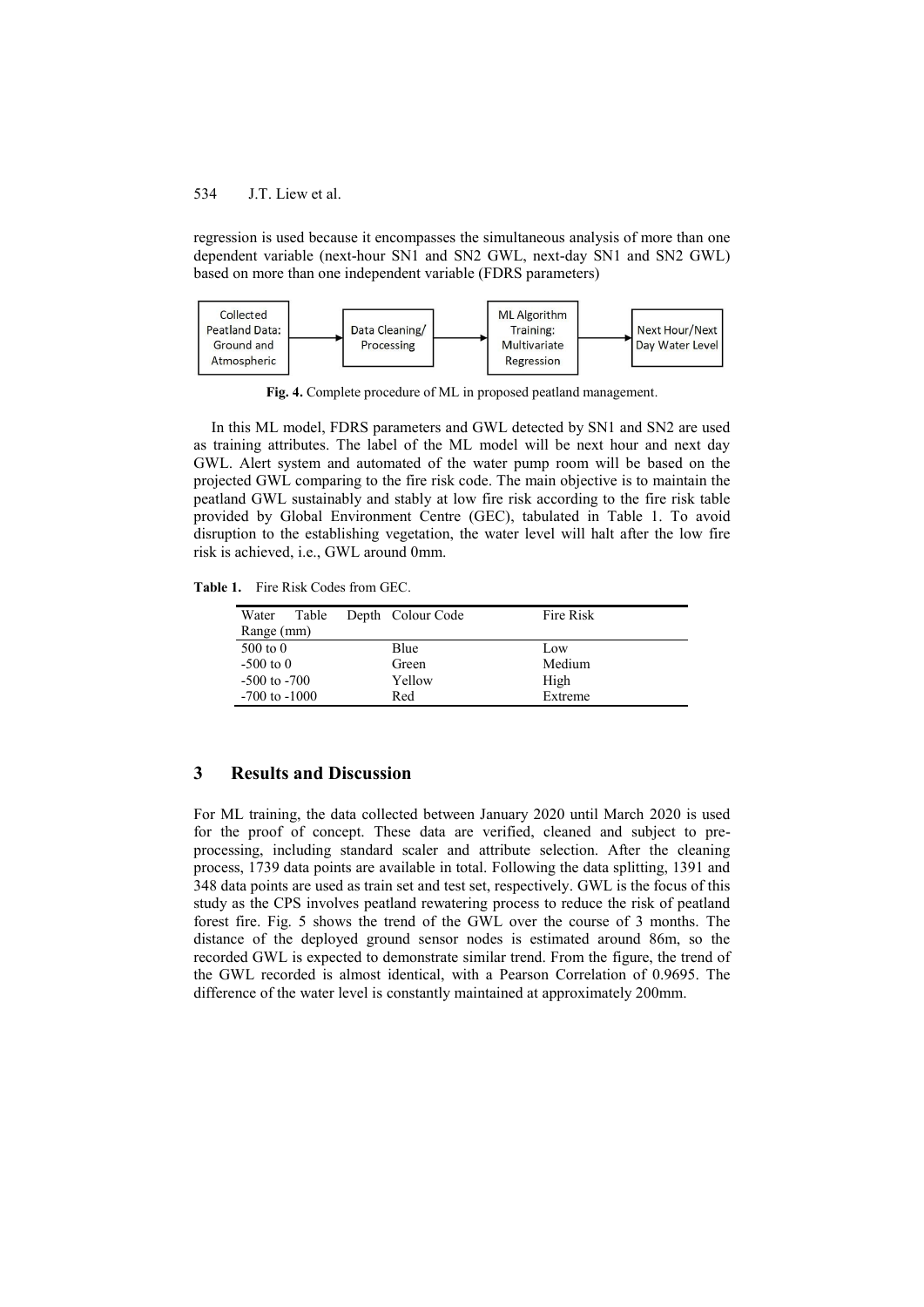

**Fig. 5.** GWL recorded by ground sensor nodes.

Fig. 6 illustrated the performance of our ML model in predicting the next hour water level in mm after comparing the predicted values with true values. Blue line plotted on the graph represent the perfect prediction, while the red dots are predicted water level against the true water level. It is obvious that the trained ML model has very good level of performance in terms of predicting the GWL for both SN1 and SN2. Upon analysis, the root mean square errors (RMSEs) of the ML model for next hour water level prediction are 7.2221 and 7.6592 for SN1 and SN2, respectively.



**Fig. 6.** Performance of ML model in predicting next hour GWL, left for SN1, right for SN2.

The ML model for next day water level prediction is also developed as a safety measure in case of any unexpected problem occurred to the water pump room or rewatering process. The performance of the ML model is shown in Fig. 7. Compare the performance of next hour prediction, the performance of ML model in predicting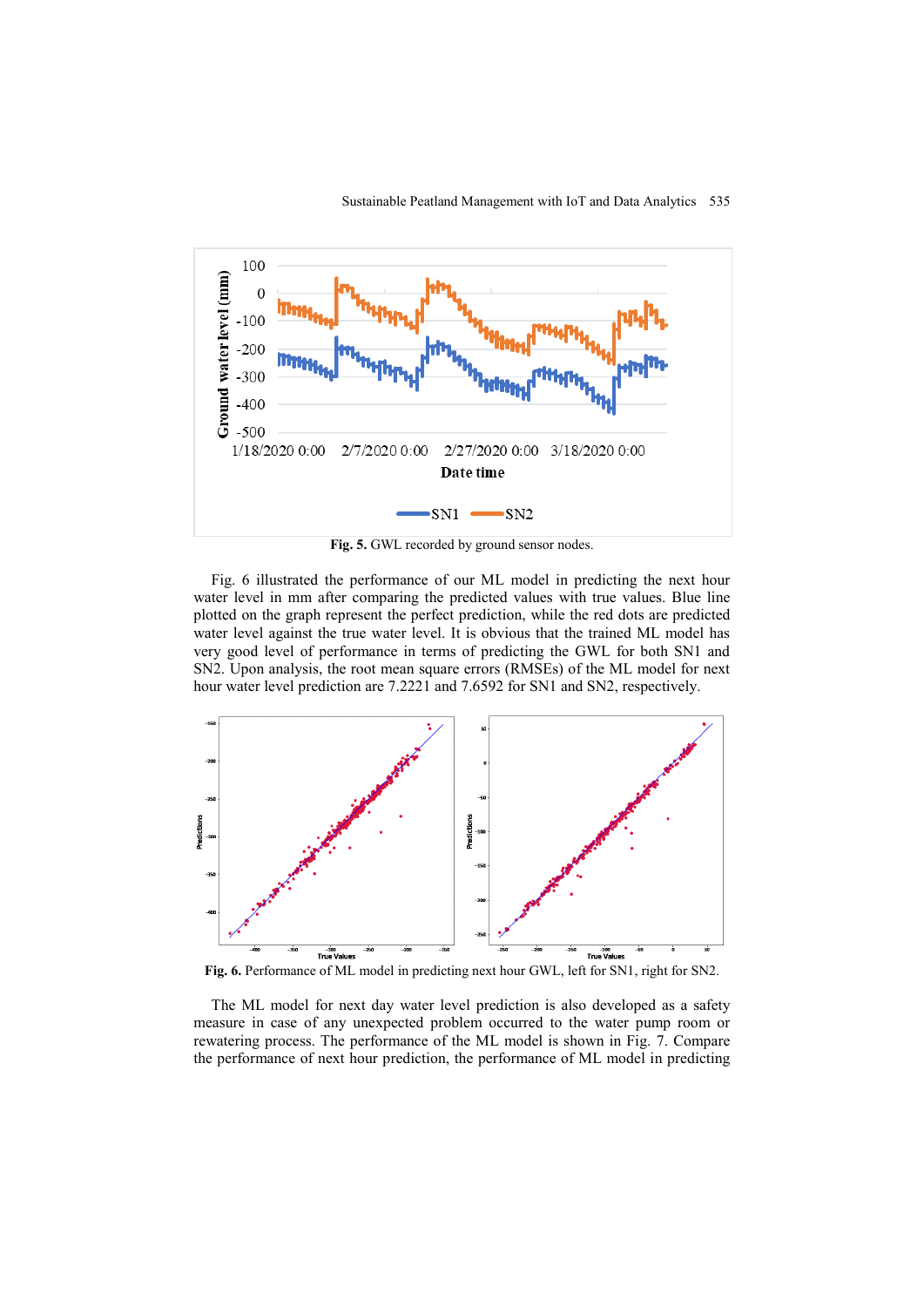next day GWL has slightly degraded. This observation is reasonable as the relevancy of data at current time degrades heavily over the span of 24 hours. Nonetheless, the projected values (red dots) still lie very close to the true values (blue line). The RMSEs of the ML model are 25.1012 and 29.8331 for SN1 and SN2, respectively. According to the 68-95-99 rule [15], this means that 99.7 per cent of the prediction by the developed ML model will fall within the 75.303mm and 89.499mm of the actual GWL for SN1 and SN2, respectively



**Fig. 7.** Performance of ML model in predicting next day GWL, left for SN1, right for SN2.

## **4 Conclusion**

In this study, a IoT system with CPS is proposed for sustainable peatland management. The reliability of IoT system to collect real-time data from the peatland can effectively reduce the labour cost of peatland management. Wireless communication at the site is established using LoRa technology for cost efficient transmission. Collected data are aggregated at the in-situ LoRa gateway before uploaded to the cloud server for dashboard presentation and data analytic process. ML model is developed using the collected data to predict the ground water level of the peatland in one hour and 24 hours. The RMSEs of the developed ML model are averaged at 7.4407 and 27.4672 for next hour and next day ground water level prediction, respectively. The ability to estimate the peatland ground water level enable the stakeholder to take early initiatives in reducing the occurrence of forest fire. Water pump room at the peatland is integrated as part of the CPS to automate the water distribution process from the nearby reservoir.

For future work, the ML model will be trained with more data, including data collected from Meteorological Department Malaysia. Apart from the prediction of GWL, the dashboard of the system will be furnished with calculation of real-time Fire Weather Index. Furthermore, discussion has been held with the regulatory bodies to enhance the system with surveillance system for prevention of illegal slash-and burn activities.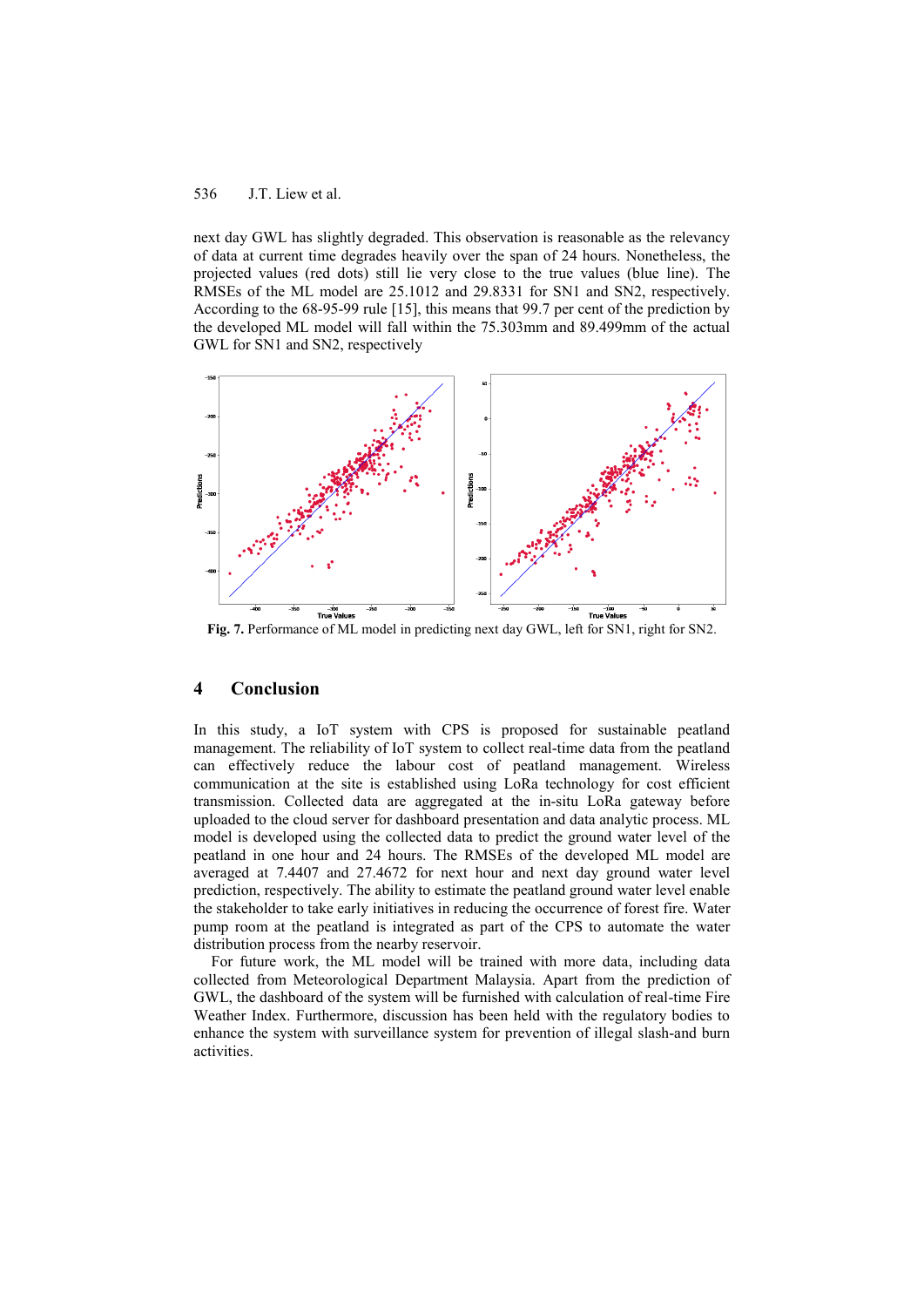**Acknowledgments.** The authors would like to acknowledge NICT Japan and ASEAN-IVO for funding this project NAPC (Networked ASEAN Peatland Forests Communities), Selangor State Forestry Department (JPNS) for permission to deploy the IoT system, MetMalaysia, LORANET Technologies and Global Environment Centre (GEC) for valuable feedback and validation of peatland data.

## **References**

- 1. Craft, C.: Creating and restoring wetlands: From theory to practice. Elsevier (2015)
- 2. Harenda, K. M., Lamentowicz, M., Samson, M., Chojnicki, B. H.: The role of peatlands and their carbon storage function in the context of climate change. In Interdisciplinary approaches for sustainable development goals, pp. 169-187, Springer (2018)
- 3. Lo, J., Parish, F.: Peatlands and Climate Change in Southeast Asia. ASEAN Secretariat and Global Environment Centre (2013)
- 4. Istomo, K.E., Tata, H.L., Sumbayak, E.S., Rahma, A.: Evaluation of Silviculture Systems in Peat Swamp Forest in Indonesia. In: Pusat Penelitian dan Pengembangan Hutan dan Konservasi Alam bekerjasama dengan. ITTO CITES Project. Indonesia (2010).
- 5. Natural Environment Agency: Asean Guidelines on Peatland Forest Fire Management. (2015)
- 6. Zantalis, F., Koulouras, G., Karabetsos, S., Kandris, D.: A Review of Machine Learning and Iot in Smart Transportation. Future Internet 11, 4, 94 (2019)
- 7. Paul, A.K., Sato, T.: Localization in Wireless Sensor Networks: A survey on Algorithms, Measurement Techniques, Applications and Challenges. Journal of Sensor and Actuator Networks 6, 4, 24 (2017).
- 8. Dey, N., Ashour, A.S., Shi, F., Fong, S.J., Sherratt, R.S.: Developing Residential Wireless Sensor Networks for ECG Healthcare Monitoring. IEEE Transactions on Consumer Electronics 63, 4, 442–449 (2017).
- 9. Baudouin, D., Moalla, N., Ouzrout, Y.: The Challenges, Approaches, and Used Techniques of CPS for Manufacturing in Industry 4.0: A Literature Review. The International Journal of Advanced Manufacturing Technology, 1-18 (2021)
- 10. Cheng, L., Wang, T., Hong, X., Wang, Z., Wang, J., Liu, J.: A Study on the Architecture of Manufacturing Internet of Things. International Journal of Modelling, Identification and Control 23, 1, pp.8-23 (2015)
- 11. Ismail, M.E.R., Shukri, I.F.A., Azmi, A., Yahya, Y., Ismail, S.A., Sulaiman, M.S.: Development of Agronomist Station System for Water Table Management at Peatland. In: 2019 6th International Conference on Research and Innovation in Information Systems (ICRIIS). IEEE, pp. 1–6 (2019)
- 12. Sali, A., Ali, A.M., Ali, B.M., Rahman, S.M.S.A.A., Liew, J.T., Saleh, N.L., Nuruddin, A.A., Razali, S.M., Nsaif, I.G., Ramli, N., Mohammad, H.: Peatlands Monitoring in Malaysia with IoT Systems: Preliminary Experimental Results. In: International Conference on Computational Intelligence in Information System, pp. 233–242. Springer (2021)
- 13. Essa, S., Petra, R., Uddin, M.R., Suhaili, W.S.H., Ilmi, N.I.: IoT-based Environmental Monitoring System for Brunei Peat Swamp Forest. In: 2020 International Conference on Computer Science and Its Application in Agriculture (ICOSICA), pp. 1–5. IEEE (2020)
- 14. Petäjäjärvi, J., Mikhaylov, K., Pettissalo, M., Janhunen, J., Iinatti, J.: Performance of a Low-power Wide-area Network based on LoRa Technology: Doppler Robustness, Scalability, and Coverage. International Journal of Distributed Sensor Networks, 13, 3. (2017)